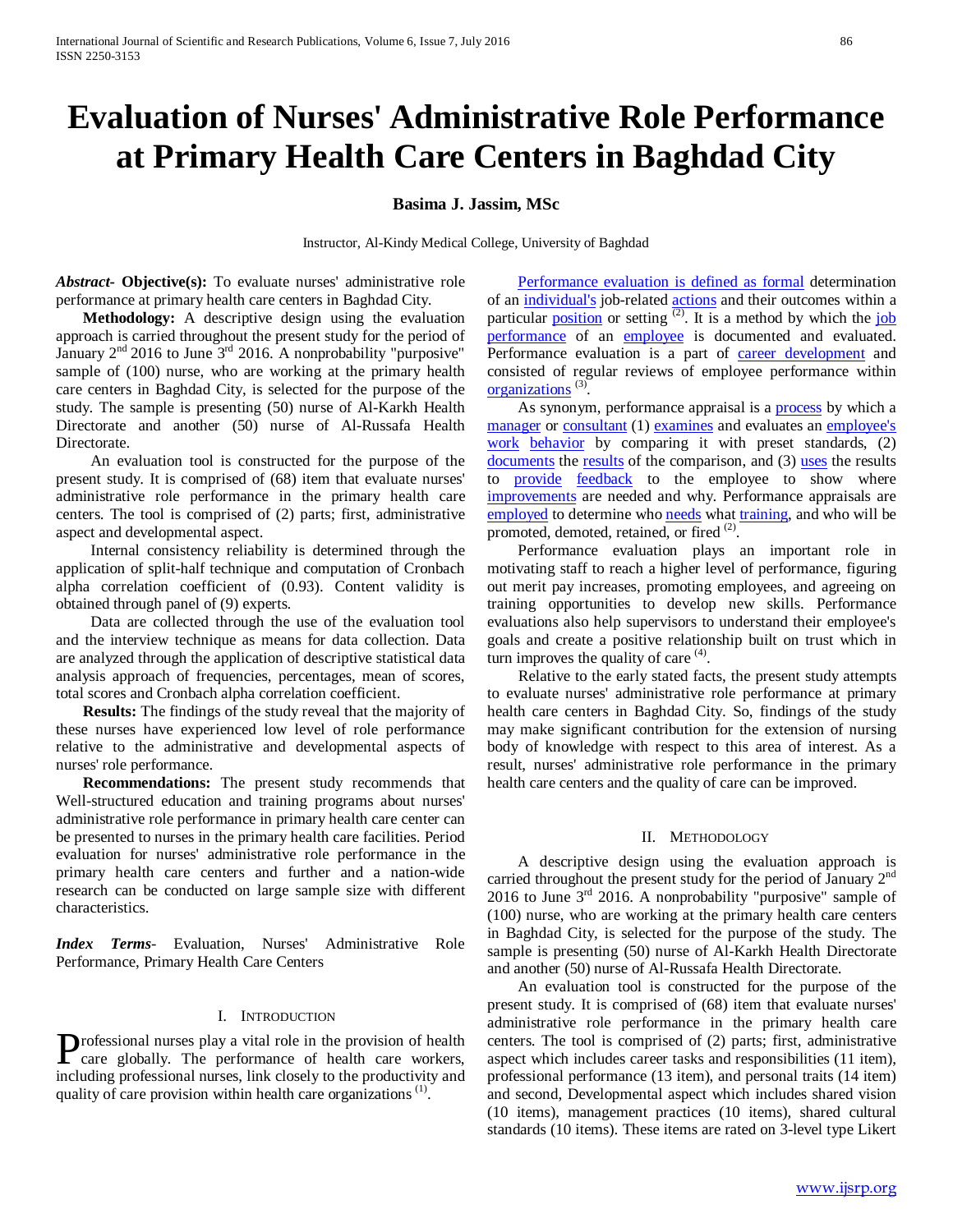scale and scored as (3) for always, (2) for sometimes, and (1) for never.

 Internal consistency reliability is determined through the application of split-half technique and computation of Cronbach alpha correlation coefficient of (0.93) which is indicating that the tool is adequately reliable measure for the phenomenon underlying the present study. Content validity is obtained through panel of (9) experts in the field of nursing whose comments indicate that the evaluation tool is adequately valid measure.

 Data are collected through the use of the evaluation tool and the interview technique as means for data collection. Data are analyzed through the application of descriptive statistical data analysis approach of frequencies, percentages, mean of scores, total scores and Cronbach alpha correlation coefficient. Mean of scores of  $\leq$ 1.67 is considered not significant, 1.68-2.33 is considered significant, and  $\geq 2.34$  is considered highly significant.

## III. RESULTS

# **Table 1a. Role Performance of Career Tasks and Responsibilities**

| List | <b>Aspect</b>                            | <b>Frequency</b> | <b>Percent</b> |  |
|------|------------------------------------------|------------------|----------------|--|
|      | <b>Career Tasks and Responsibilities</b> |                  |                |  |
|      | Low $(11-16.6)$                          | 100              | 100.0          |  |
|      | Total                                    | 100              | 100.0          |  |

 Results out of this table depict that all of the nurses have experienced low role performance relative to career tasks and responsibilities (100.0%).

|                |                                                                                                                                | <b>Always</b>            | <b>Sometimes</b> | <b>Never</b> |                                           |           |
|----------------|--------------------------------------------------------------------------------------------------------------------------------|--------------------------|------------------|--------------|-------------------------------------------|-----------|
| List           | <b>Item</b>                                                                                                                    | F                        | $\mathbf{F}$     | $\mathbf{F}$ | <b>Mean</b><br><b>of</b><br><b>Scores</b> | Sig.      |
| $\overline{1}$ | <b>Career Tasks and Responsibilities</b>                                                                                       |                          |                  |              |                                           |           |
| 1.1            | Abiding the formal uniform.                                                                                                    | $\overline{4}$           | 24               | 72           | 1.32                                      | <b>NS</b> |
| 1.2            | Abiding formal appointments.                                                                                                   | $\mathbf{0}$             | 26               | 74           | 1.26                                      | <b>NS</b> |
| 1.3            | Abiding work rules and regulations.                                                                                            | $\overline{0}$           | 20               | 80           | 1.20                                      | <b>NS</b> |
| 1.4            | Notifying any fault in machines and utilities that are<br>used and related no nursing.                                         | $\overline{\phantom{0}}$ | 20               | 75           | 1.30                                      | <b>NS</b> |
| 1.5            | Observing patients he/she is<br>responsible for and reporting any abnormal signs<br>and symptoms to his/her direct supervisor. |                          | 18               | 81           | 1.20                                      | <b>NS</b> |
| 1.6            | Continuous documentation in reports and nursing<br>records.                                                                    | $\overline{\mathcal{L}}$ | 18               | 79           | 1.24                                      | <b>NS</b> |
| 1.7            | Implementing different types of treatment according<br>to physician's order.                                                   | $\Omega$                 | 20               | 80           | 1.20                                      | <b>NS</b> |
| 1.8            | Abiding receiving and giving:<br>1. Patients<br>2. Reports and records<br>3. Machines and equipment.                           | 3                        | 21               | 76           | 1.27                                      | <b>NS</b> |
| 1.9            | Following universal infection control measures in all<br>of nursing actions.                                                   | $\overline{2}$           | 33               | 65           | 1.37                                      | <b>NS</b> |
| 1.10           | Continuous acquaintance about what is update in<br>nursing.                                                                    | 6                        | 42               | 52           | 1.54                                      | <b>NS</b> |
| 1.11           | training<br>Attending<br>seminars<br>courses,<br>and<br>conferences that he/she is nominated for.                              | $\mathbf Q$              | 45               | 46           | 1.63                                      | <b>NS</b> |

**Table 1b. Mean of Scores for Items of Career Tasks and Responsibilities**

**F= Frequency, Sig.= Level of significance, NS= Not significant**

This table indicates that all mean of scores on items of career tasks and responsibilities are not significant.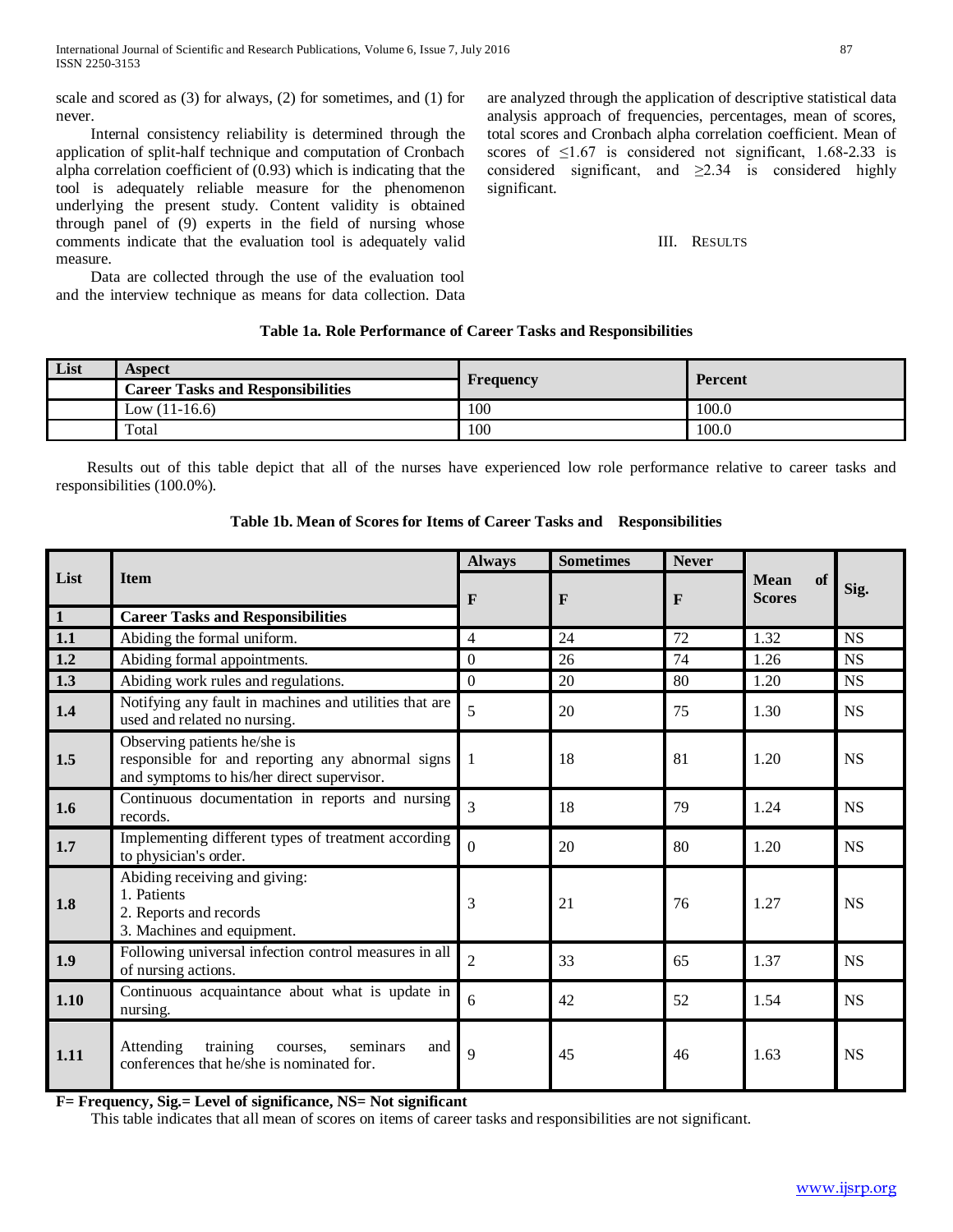# **Table 2a. Role Performance of Professional Performance**

| List | <b>Aspect</b>                   | <b>Frequency</b> | <b>Percent</b> |  |
|------|---------------------------------|------------------|----------------|--|
|      | <b>Professional Performance</b> |                  |                |  |
|      | Low $(13-21)$                   | 92               | 92.0           |  |
|      | Moderate $(22-30)$              |                  | 8.0            |  |
|      | Total                           | 100              | 100            |  |

Results out of this table indicate that the majority of nurses have low level of performance of professional performance (92.0%).

|                |                                                                                             | <b>Always</b>  | <b>Sometimes</b> | <b>Never</b>   | <b>Mean</b><br>of<br><b>Scores</b> |           |
|----------------|---------------------------------------------------------------------------------------------|----------------|------------------|----------------|------------------------------------|-----------|
| List           | <b>Item</b>                                                                                 | F              | $\mathbf{F}$     | $\mathbf{F}$   |                                    | Sig.      |
| $\overline{2}$ | <b>Professional Performance</b>                                                             |                |                  |                |                                    |           |
| 2.1            | Accuracy in work.                                                                           | $\overline{2}$ | 13               | 85             | 1.17                               | <b>NS</b> |
| 2.2            | Ability to time management<br>and<br>scheduling.                                            | 3              | 38               | 59             | 1.44                               | <b>NS</b> |
| 2.3            | in<br>developing<br>Interesting<br>and<br>advancing level of work.                          | $\overline{2}$ | 31               | 67             | 1.35                               | <b>NS</b> |
| 2.4            | Ability to analyze and solve problems.                                                      | 1              | 50               | 49             | 1.52                               | <b>NS</b> |
| 2.5            | Making creative and invention works.                                                        | 15             | 52               | 33             | 1.82                               | S         |
| 2.6            | Excellence and responding to work<br>stress.                                                | 1              | 40               | 59             | 1.42                               | NS        |
| 2.7            | Make use of and occupying proposed<br>work time.                                            | $\overline{2}$ | 38               | 60             | 1.42                               | <b>NS</b> |
| 2.8            | in<br>Quickness<br>and<br>competence<br>accomplishing of the works assigned to<br>him/her.  | 3              | 19               | 78             | 1.25                               | NS        |
| 2.9            | Consultation and teamwork.                                                                  | 3              | 37               | 60             | 1.43                               | <b>NS</b> |
| 2.10           | Knowledge of job tasks.                                                                     | $\overline{0}$ | 22               | 78             | 1.22                               | <b>NS</b> |
| 2.11           | Organizing<br>and<br>arranging<br>the<br>workplace and maintain equipment and<br>materials. | 3              | 18               | 79             | 1.24                               | NS        |
| 2.12           | Commitment to workplace.                                                                    | $\mathbf{1}$   | 15               | 84             | 1.17                               | <b>NS</b> |
| 2.13           | with<br>Comply<br>the<br>instructions.<br>procedures and implementation.                    | 1              | 20               | $\overline{7}$ | 1.22                               | <b>NS</b> |

**Table 2b. Mean of Scores for Items of Professional Performance**

**F= Frequency, Sig.= Level of significance, NS= Not significant, S= Significant**

# **Table 3a. Role Performance of Personal Traits**

| List | Aspect                 |                  |         |
|------|------------------------|------------------|---------|
|      | <b>Personal Traits</b> | <b>Frequency</b> | Percent |
|      | Low $(14-22.6)$        | 100              | 91.0    |
|      | Total                  | 100              | 100.0   |

Results of this table present that all nurses have performed low level of performance with regard to personal traits (100.0%).

# **Table 3b. Mean of Scores for Items of Personal Traits**

| List |             | <b>Always</b> | <b>Sometimes</b> | <b>Never</b> | Mean<br>of    |      |
|------|-------------|---------------|------------------|--------------|---------------|------|
|      | <b>Item</b> |               |                  |              | <b>Scores</b> | Sig. |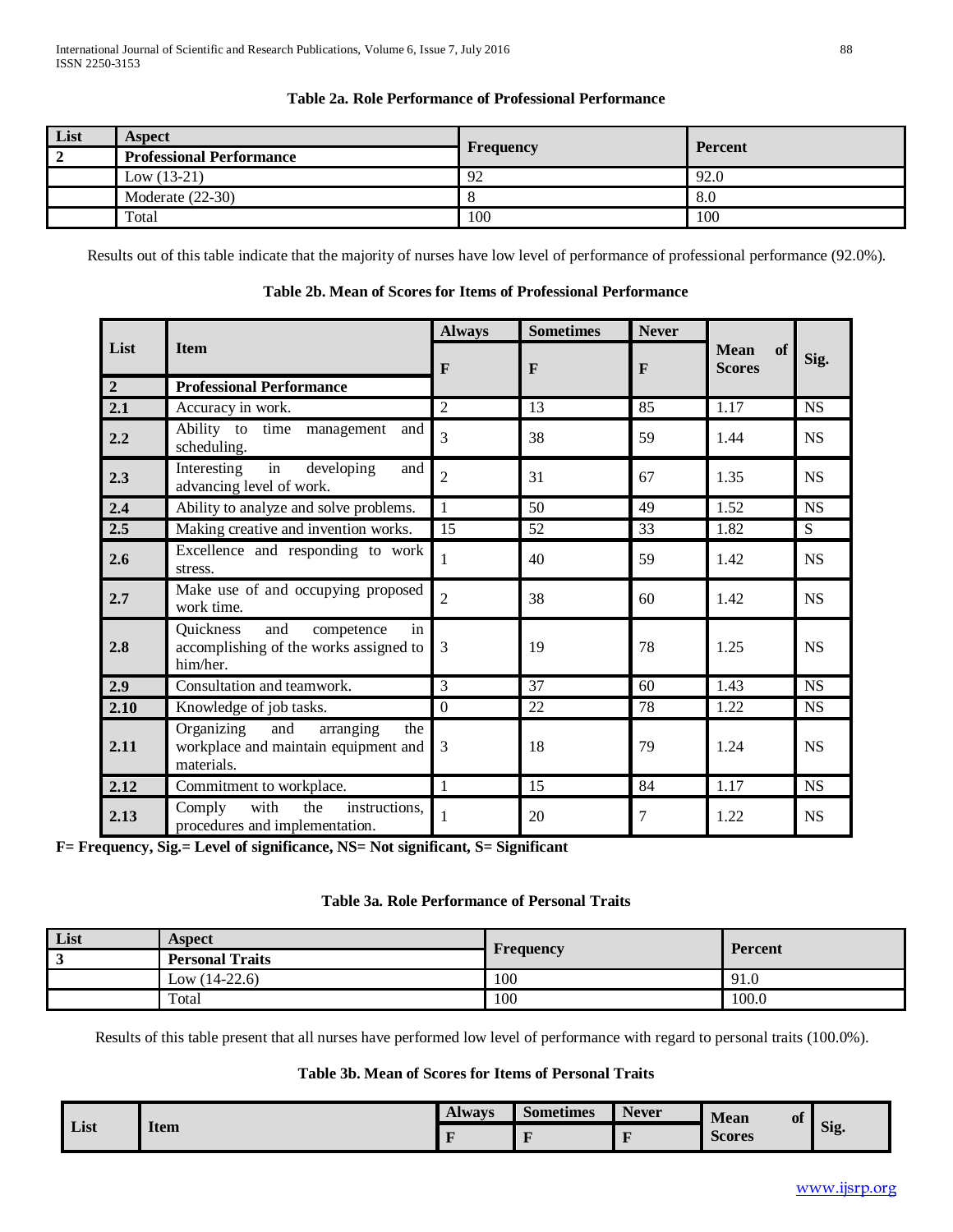| $\overline{3}$ | <b>Personal Traits</b>                                                                    |                |    |    |      |           |
|----------------|-------------------------------------------------------------------------------------------|----------------|----|----|------|-----------|
| 3.1            | Responding to physicians' directions.                                                     |                | 16 | 83 | 1.18 | <b>NS</b> |
| 3.2            | Treating patients kindly, softly<br>and<br>mercifully.                                    |                | 8  | 91 | 1.10 | <b>NS</b> |
| 3.3            | Treating wisely with patient's relatives.                                                 | 0              | 14 | 86 | 1.14 | <b>NS</b> |
| 3.4            | Consistent with the rest of the staff and<br>administrators.                              | 3              | 35 | 62 | 1.41 | <b>NS</b> |
| 3.5            | Communicate with the rest of the members<br>of the group effectively and teamwork.        | 4              | 34 | 62 | 1.42 | <b>NS</b> |
| 3.6            | Precision and care to appointments and do<br>the work in a timely manner.                 | $\overline{2}$ | 17 | 81 | 1.21 | <b>NS</b> |
| 3.7            | Adapt to variables such as policies and new<br>practices and emergency needs of patients. | 3              | 36 | 61 | 1.42 | <b>NS</b> |
| 3.8            | Decent appearance.                                                                        | 1              | 8  | 91 | 1.10 | <b>NS</b> |
| 3.9            | Quality of work in general.                                                               | $\theta$       | 19 | 81 | 1.19 | <b>NS</b> |
| 3.10           | Has an initiative and good disposition.                                                   |                | 18 | 81 | 1.20 | <b>NS</b> |
| 3.11           | Verbal and written communication skills.                                                  |                | 28 | 71 | 1.30 | <b>NS</b> |
| 3.12           | Good relationship with his direct supervisor<br>and colleagues.                           | $\overline{2}$ | 22 | 76 | 1.26 | <b>NS</b> |
| 3.13           | Good dealing with public.                                                                 | 2              | 14 | 84 | 1.18 | <b>NS</b> |
| 3.14           | Accept criticism and guidance.                                                            | 9              | 34 | 57 | 1.52 | <b>NS</b> |

**F= Frequency, Sig.= Level of significance, NS= Not significant**

This table depicts that all mean of scores on items of personal traits are not significant (100.0%).

# **Table 4a. Role Performance of Shared Vision**

| List | Aspect               | <b>Frequency</b> | Percent |  |
|------|----------------------|------------------|---------|--|
|      | <b>Shared Vision</b> |                  |         |  |
|      | Low $(10-16)$        | 100              | 100.0   |  |
|      | Total                | 100              | 100.0   |  |

Results out of this table reveal that all nurses have experienced low role performance of shared vision (100.0%)**.**

# **Table 4b. Mean of Scores on Items of Shared Vision**

|           |                                                                                              | <b>Always</b>  | <b>Sometimes</b> | <b>Never</b> |                       |           |
|-----------|----------------------------------------------------------------------------------------------|----------------|------------------|--------------|-----------------------|-----------|
| List      | <b>Item</b>                                                                                  | F              | F<br>F           |              | <b>Mean of Scores</b> | Sig.      |
| $\vert 4$ | <b>Shared Vision</b>                                                                         |                |                  |              |                       |           |
| 4.1       | Nurses have a clear shared vision for the<br>nature of work that they accomplish.            |                | 40               | 58           | 1.44                  | <b>NS</b> |
| 4.2       | A mutual understanding prevails among<br>nurses.                                             |                | 46               | 52           | 1.50                  | <b>NS</b> |
| 4.3       | talk with<br><b>Nurses</b><br>common<br>language<br>a<br>concerning work matters.            | 3              | 29               | 68           | 1.35                  | <b>NS</b> |
| 4.4       | Nurses are allowed to express their opinions<br>about decisions related to their employment. | 3              | 38               | 59           | 1.44                  | <b>NS</b> |
| 4.5       | Nurses have shared goals.                                                                    |                | 46               | 53           | 1.48                  | <b>NS</b> |
| 4.6       | Nurses exchange narration of success and<br>creation stories in work.                        |                | 42               | 54           | 1.50                  | <b>NS</b> |
| 4.7       | Nurses have shared perceptions about work.                                                   | $\overline{2}$ | 36               | 62           | 1.40                  | <b>NS</b> |
| 4.8       | Nurses talk in shared concepts about work<br>matters.                                        |                | 40               | 59           | 1.42                  | <b>NS</b> |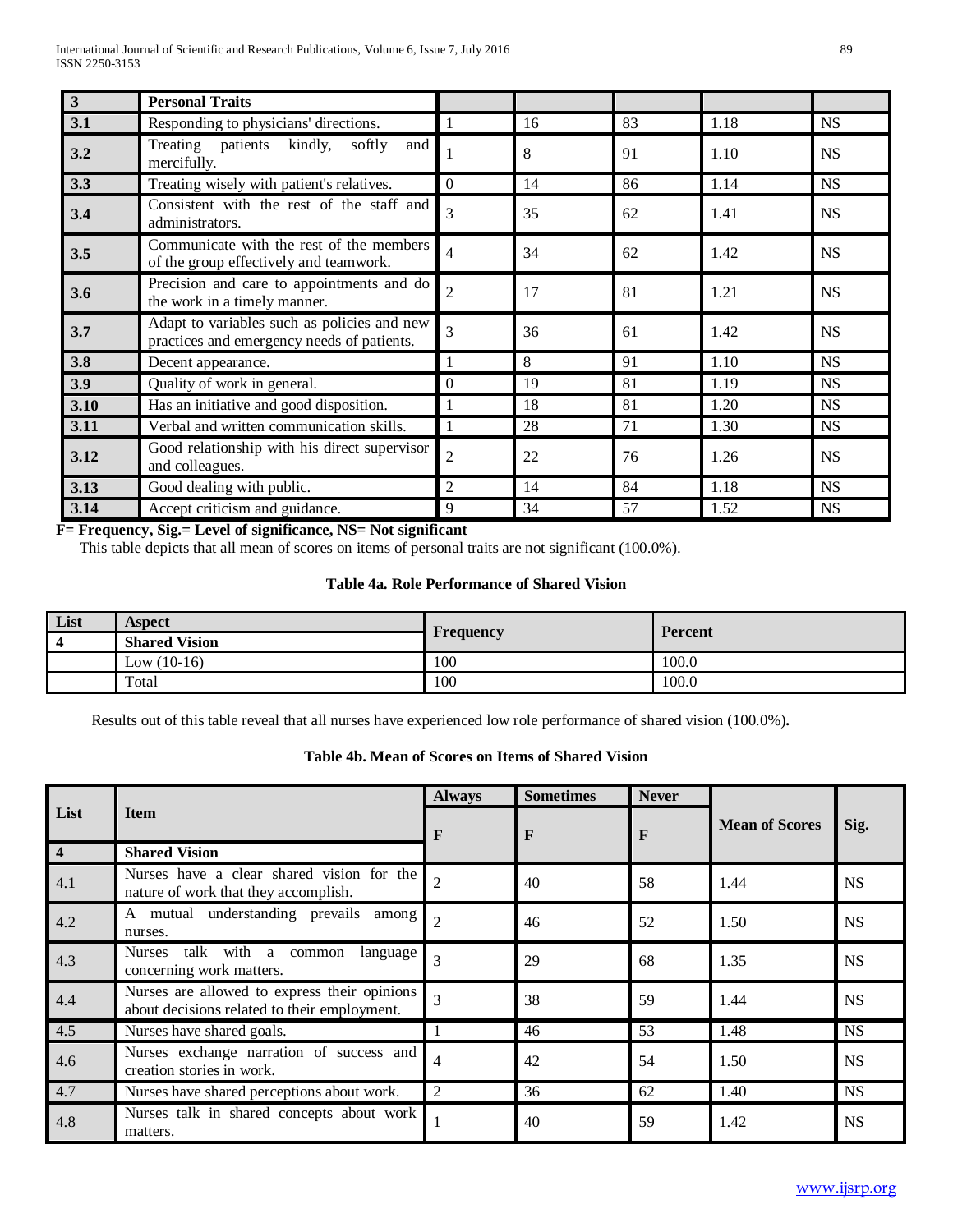| 4.9  | Nurses have shared value system about work.                                              | 38 | ΟI | .40  | N.  |
|------|------------------------------------------------------------------------------------------|----|----|------|-----|
| 4.10 | meetings are held in which .<br>Periodic<br>nurses<br>express their opinions about work. |    |    | 1.JJ | NS. |

**F= Frequency, Sig.= Level of significance, NS= Not significant**

This table presents that all mean of scores on items of shared vision are not significant.

## **Table 5a. Role Performance of Management Practices**

| List | <b>Aspect</b>               | Frequency | <b>Percent</b> |  |
|------|-----------------------------|-----------|----------------|--|
|      | <b>Management Practices</b> |           |                |  |
|      | Low $(10-16)$               | 80        | 80.0           |  |
|      | Moderate $(17-27)$          | 20        | 20.0           |  |
|      | Total                       | 100       | 100            |  |

 Results out of this table depict that more than the majority of the nurses have experienced low level of performance concerning management practices (80.0%).

# **Table 5b. Mean of Scores on Items of Management Practices**

| List            | <b>Item</b>                                                                                            | <b>Always</b>  | <b>Sometimes</b> | <b>Never</b> | Mean of       | Sig.      |
|-----------------|--------------------------------------------------------------------------------------------------------|----------------|------------------|--------------|---------------|-----------|
|                 |                                                                                                        | $\mathbf{F}$   | $\mathbf{F}$     | $\mathbf{F}$ | <b>Scores</b> |           |
| $5\overline{5}$ | <b>Management Practices</b>                                                                            |                |                  |              |               |           |
| 5.1             | Management interests in developing nurses<br>through training.                                         | 11             | 47               | 42           | 1.69          | S         |
| 5.2             | of<br>Management<br>that<br>the<br>keens<br>reports<br>performance made in a fair way.                 | $\overline{7}$ | 43               | 50           | 1.57          | <b>NS</b> |
| 5.3             | There is a clear determination for the tasks of<br>each job.                                           | 8              | 32               | 60           | 1.48          | <b>NS</b> |
| 5.4             | Management<br>interests<br>in<br>providing<br>the<br>opportunities for continuing education to nurses. | 12             | 47               | 41           | 1.71          | S         |
| 5.5             | Management interests in stimulating nurses for<br>positive participation in achieving job goals.       | 7              | 42               | 51           | 1.56          | <b>NS</b> |
| 5.6             | Providing training opportunities is a main focus<br>of the management.                                 | 8              | 37               | 55           | 1.53          | NS        |
| 5.7             | Management interests in conveying best practices<br>from one department to another.                    | 9              | 35               | 56           | 1.53          | <b>NS</b> |
| 5.8             | Nurses are awarded for training according to their<br>knowledge capacities.                            | 14             | 33               | 53           | 1.61          | <b>NS</b> |
| 5.9             | Nurses are acknowledged about development<br>plans related to work.                                    | 10             | 30               | 60           | 1.50          | <b>NS</b> |
| 5.10            | Management interests in shifting nurses in a wide<br>scope among different departments.                | 10             | 25               | 65           | 1.45          | <b>NS</b> |

**F= Frequency, Sig.= Level of significance, NS= Not significant, S= Significant**

 This table reveals that all mean of scores on items of management practices are not significant. Except that the mean of scores on items (5.1 and 5.4) which is significant.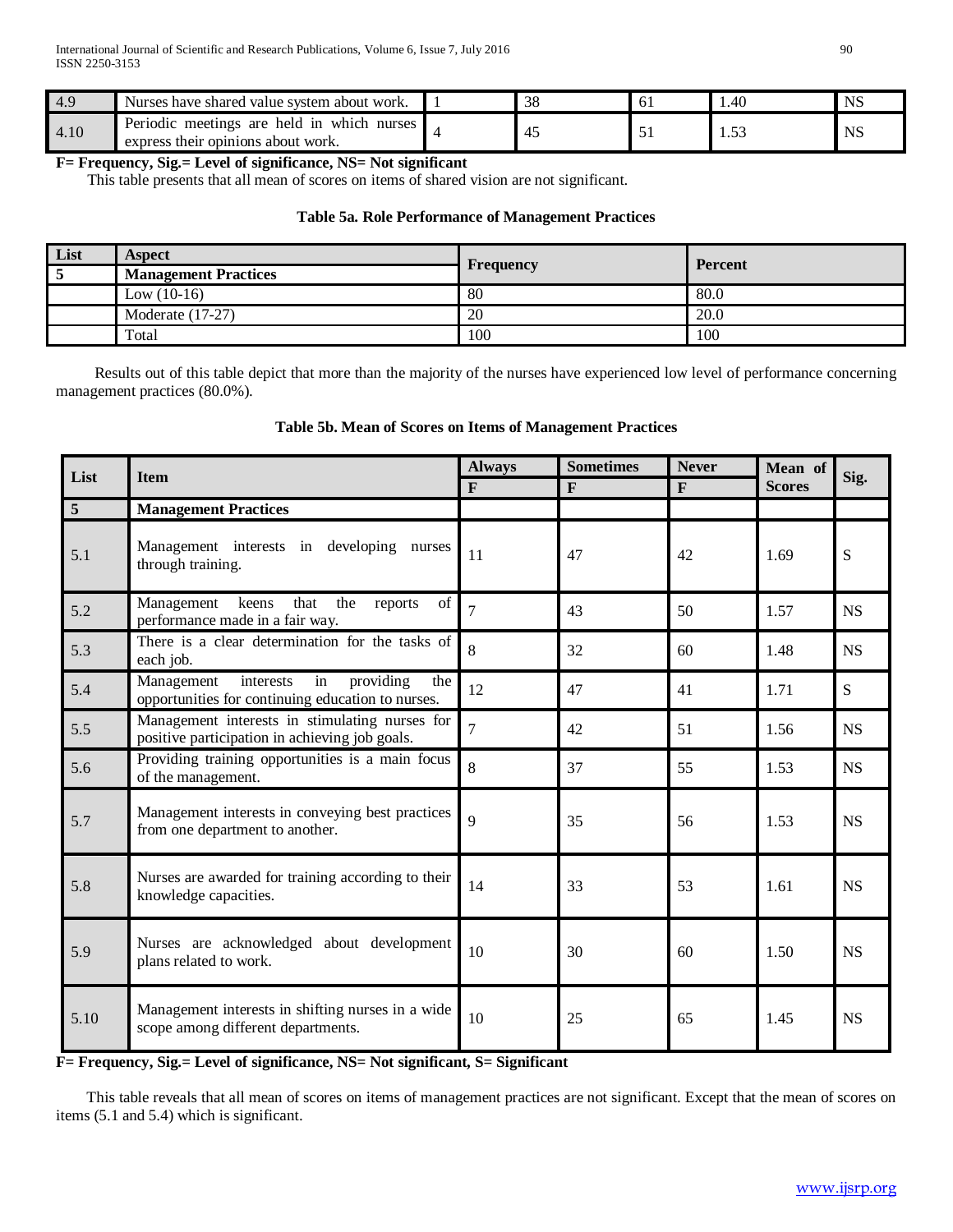# **Table 6a. Role Performance of Shared Cultural Standards**

| List | <b>Aspect</b>                    |                  | <b>Percent</b> |  |
|------|----------------------------------|------------------|----------------|--|
|      | <b>Shared Cultural Standards</b> | <b>Frequency</b> |                |  |
|      | Low $(6-9.33)$                   | 90               | 90.0           |  |
|      | Moderate (9.34-13.67)            | 10               | 10.0           |  |
|      | Total                            | 100              | 100.0          |  |

 Results out of this table depict that the majority of these nurses have experienced low level of performance concerning the shared cultural standards.

| List | <b>Item</b>                                                                                  | <b>Always</b>   | <b>Sometimes</b> | <b>Never</b> | of<br><b>Mean</b><br><b>Scores</b> | Sig.      |
|------|----------------------------------------------------------------------------------------------|-----------------|------------------|--------------|------------------------------------|-----------|
|      |                                                                                              | $\mathbf{F}$    | F                | $\mathbf{F}$ |                                    |           |
| -6   | <b>Shared Cultural Standards</b>                                                             |                 |                  |              |                                    |           |
| 6.1  | A chance is provided to me by the direct manager<br>to identify the level of my achievement. | $\mathbf{8}$    | 45               | 47           | 1.61                               | <b>NS</b> |
| 6.2  | My job allows me to use my personal appraisal<br>for the method of work implementation.      | 6               | 40               | 54           | 1.52                               | <b>NS</b> |
| 6.3  | Mistakes are considered a source of learning.                                                | 2               | 20               | 78           | 1.24                               | <b>NS</b> |
| 6.4  | The employee accepts others' criticisms.                                                     | 12              | 59               | 29           | 1.83                               | S         |
| 6.5  | The employee is extroverted to new ideas and<br>knowledge.                                   | $\overline{2}$  | 44               | 54           | 1.48                               | <b>NS</b> |
| 6.6  | Mistakes are confessed, discovered and corrected.                                            | 10              | 46               | 44           | 1.66                               | <b>NS</b> |
| 6.7  | New thoughts are assessed based on their quality<br>whatever their source.                   | 6               | 36               | 58           | 1.48                               | <b>NS</b> |
| 6.8  | Accidental mistakes of others are forgiven.                                                  | $7\phantom{.0}$ | 40               | 53           | 1.54                               | <b>NS</b> |
| 6.9  | Creation and renewal in work approaches are<br>encouraged.                                   | $\mathcal{E}$   | 33               | 64           | 1.39                               | <b>NS</b> |
| 6.10 | My job tasks require a lot of development in<br>knowledge.                                   |                 | 18               | 81           | 1.20                               | <b>NS</b> |

# **Table 6b. Mean of Scores on Items of Shared Cultural Standards**

**F= Frequency, Sig.= Level of Significance, NS= Not Significant, S= Significant**

 This table depicts that all mean of scores on items of shared cultural standards are not significant except, item (6.4) which is significant one.

| <b>Table 7. Overall Evaluation of Nurses' Role Performance</b> |  |
|----------------------------------------------------------------|--|
|----------------------------------------------------------------|--|

| List | <b>Overall Evaluation</b>    |                  | <b>Percent</b> |  |
|------|------------------------------|------------------|----------------|--|
|      | <b>Administrative Aspect</b> | <b>Frequency</b> |                |  |
|      | Low $(38-62.6)$              | 97.37            | 97.37          |  |
|      | Moderate (62.7-88.2)         | 2.63             | 2.63           |  |
|      | Total                        | 100              | 100.0          |  |
|      | <b>Developmental Aspect</b>  | <b>Frequency</b> | Percent        |  |
|      | Low $(30-52.3)$              | 90               | 90.0           |  |
|      | Moderate (52.4-75.6)         | 10               | 10.0           |  |
|      | Total                        | 100              | 100.0          |  |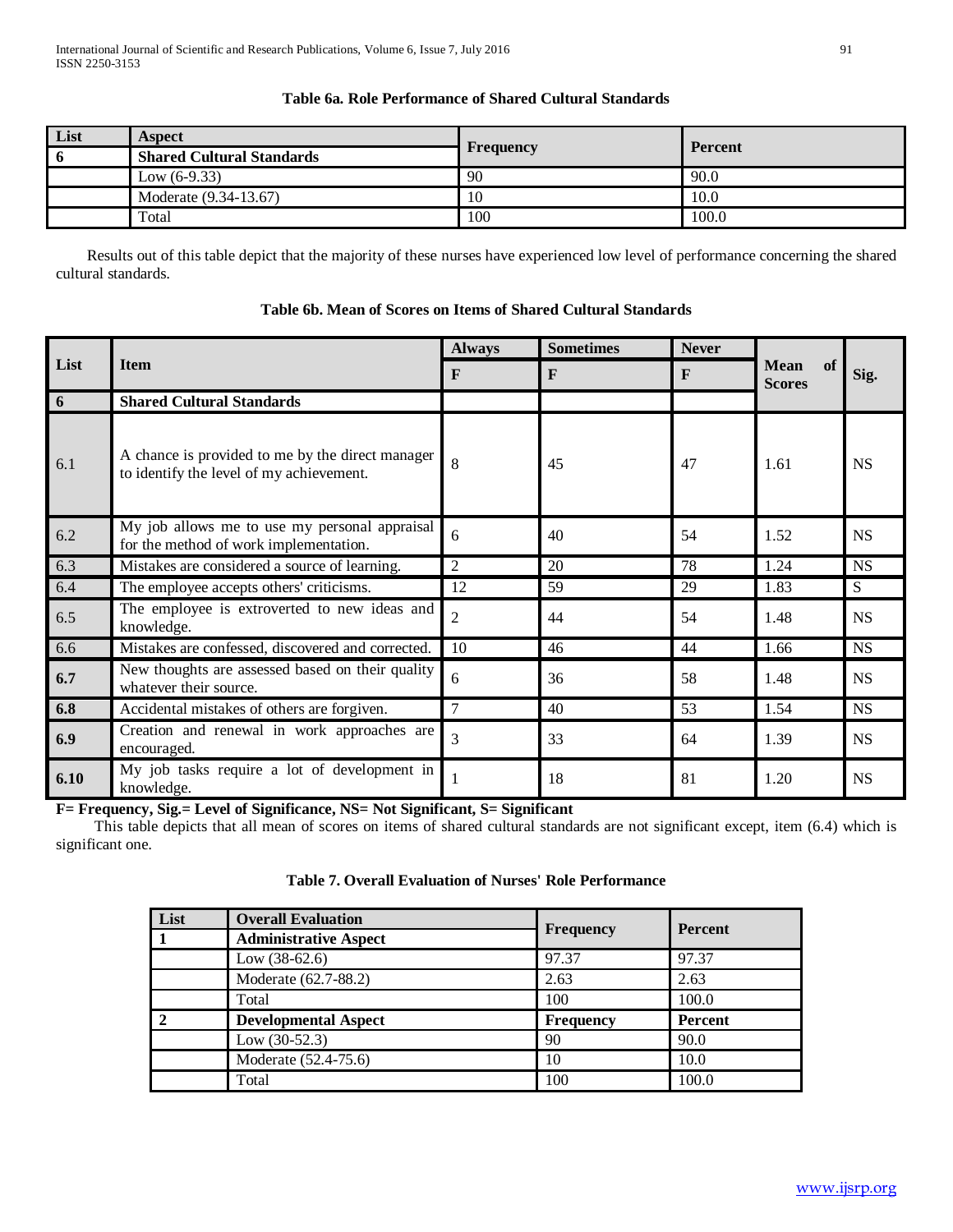International Journal of Scientific and Research Publications, Volume 6, Issue 7, July 2016 92 ISSN 2250-3153

 Results out of this table indicate that the majority of these nurses have low level of role performance relative of administrative and developmental aspects of role performance.

#### IV. DISCUSSION

## **Part I: Discussion of Nurses' Administrative Role Performance**

# **Relative to Administrative Aspect**

## a. Career tasks and responsibilities

 Analysis relative to career tasks and responsibilities reveals that all the nurses have experienced low level of role performance (100.0%) (Table 1a). Such performance has been obvious in the mean of scores for items of career tasks and responsibilities which are indicating non-significant ones for all items (Table 1b).

 It has been reported in the literature that in order to have a truly effective performance management process that supports employee performance, development and success, that needs to get everyone involved. Having engaged and informed employees will ultimately result in higher participation rates and better quality performance management<sup>(5)</sup>.

 Furthermore, employees have health and safety duties as well as employers. This reflects the fact that for good safety management it is essential for the employer and employees to work together <sup>(6)</sup>.

#### b. Professional performance

 Regarding the analysis of professional performance, the findings of the study present that the majority of nurses have experienced low level of performance with respect to professional performance (92.0%)(Table 2a). Such performance has been noted in the mean of scores for items of professional performance which are all not significant, except item (2.3) which is significant one. This item is concerned with making and invention works (Table 2b).

 It has been documented that nurses are responsible for keeping themselves up to date and maintaining competence in all areas of their practice. So, good nursing practice is related to knowledge, skills and performance<sup>(7)</sup>.

#### c. Personal traits

 Analysis of nurses' role performance of personal traits indicates that all nurses have experienced low performance (100%) (Table 3a). Such low performance is manifested in the mean of scores for items of personal traits which are not significant (Table 3b).

 Personality can be seen as the motor which drives behavior. It is consistent over time and across situations, and has been proven to predict our success at work <sup>(8)</sup>. In research studies that examine the relationship between personality traits and job performance, it has been reported that personality traits are found to have mediating effect on employees' job performance <sup>(9)(10)</sup>.

## **Part II: Discussion of Nurses' Administrative Role Performance**

 **Relative to Developmental Aspect**

a. Shared vision

 Analysis of such performance has indicated that all nurses have experienced low role performance relative to shared vision (100%) (Table 4a). This performance has been noted through the non-significant mean of scores on items of shared vision (Table 4b).

 A strong vision can provide direction to a team and positively impact on its ability to succeed. In a study that examines the impact of vision components (vision clarity and vision support) on a series of (9) innovations teams at three companies (Apple, IBM, HP), data are collected from (75) team members. The study finds out that vision clarity has a positive effect on team performance but unfortunately, vision support is not significantly related to team performance <sup>(11)</sup>.

## B. Management practices

 The analysis of nurses' performance of management practices has presented that more than two thirds of them have experienced low level of performance (80.0%)(Table 5a). This low level of performance has been identified in the mean of scores on items of such practices which are not significant. Except two items of the management interests in developing nurses through training and that of the management interests in providing the opportunities for continuing education to nurses (Table 5b).

 It has been stated in the literature that the success of management practices are firm-specific and these are affected by the prevailing institutional environment<sup>(12)</sup>. So, there is no doubt that management practices are linked to the productivity and performance of an organization<sup>(13)</sup>.

#### C. Shared cultural standards

 The analysis of nurses' role performance regarding shared cultural standards reveals that the majority of these nurses have experienced low level of such performance (90.0%)(Table 6a). The low performance of these nurses is noted in the mean of scores on items of shared cultural standards which is not significant on all items, except that of item (6.4) which is significant and concerned with the employee's acceptance of others' criticisms (Table 6b).

 Organizational culture defines the way employees complete tasks and interact with each other in an organization. The cultural paradigm comprises various beliefs, values, rituals and symbols that govern the operating style of the people within an organization. Corporate culture binds the workforce together and provides a direction for the company. In times of change, the biggest challenge for any organization may be to change its culture, as the employees are already accustomed to a certain way of doing things. Organizational cultures can have varying impacts on employee performance and motivation levels. Oftentimes, employees work harder to achieve organizational goals if they consider themselves to be part of the corporate culture. Different cultures operating in one company can also impact employee performance <sup>(14)</sup>.

# **Part III: Discussion of Overall Evaluation of Nurses' Administrative**

 **Role Performance**